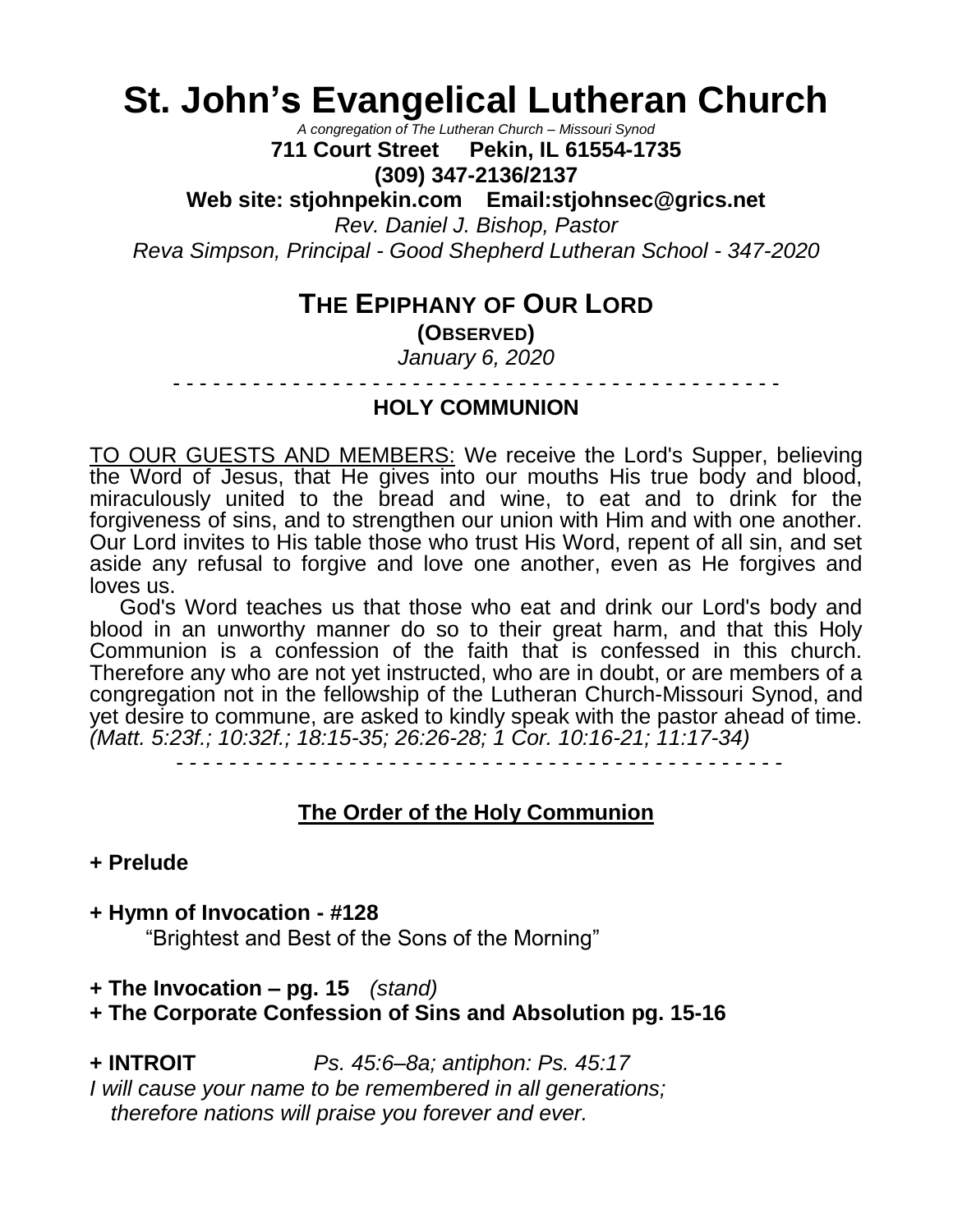## **Your throne, O God, is forever and ever. The scepter of your kingdom is a scepter of up-rightness;**

**you have loved righteousness and hated wickedness.**

*Therefore God, your God, has anointed you with the oil of gladness beyond your companions;*

*your robes are all fragrant with myrrh and aloes and cassia.*

**I will cause your name to be remembered in all generations;**

**therefore nations will praise you forever and ever.**

- **+ The Gloria Patri – pg. 16ff**
- **+ The Kyrie – pg. 17**
- **+ The Gloria in Excelsis**
- **+ The Salutation – pg. 19**

## **+ The Collect for the Day**

O God, by the leading of a star You made known Your only-begotten Son to the Gentiles. Lead us, who know You by faith, to enjoy in heaven the fullness of Your divine presence; through the same Jesus Christ, our Lord, who lives and reigns with You and the Holy Spirit, one God, now and forever. **Amen.**

- **+ The Old Testament Reading –** Isaiah 60:1-6
	- *See enclosed insert for the Readings*
- **+ The Epistle** Ephesians 3:1-12
- **+ The Triple Hallelujah, pg. 20**
- **+ The Gospel Versus, pg. 20-211**
- **+ The Holy Gospel** Matthew 2:1-12 (*stand)*
- **+ The Nicene Creed – pg. 22**
- **+ Sermon Hymn – #126** "Arise and Shine in Splendor"
- **+ Sermon – "Arise, Shine, for Your Light Has Come" Isaiah 60:1-3**
	- I. Darkness covering the earth.
- II. Zion's Light has come!
- III. Arise and shine!
- **+ The Offertory, pg. 22-23** *(stand)*